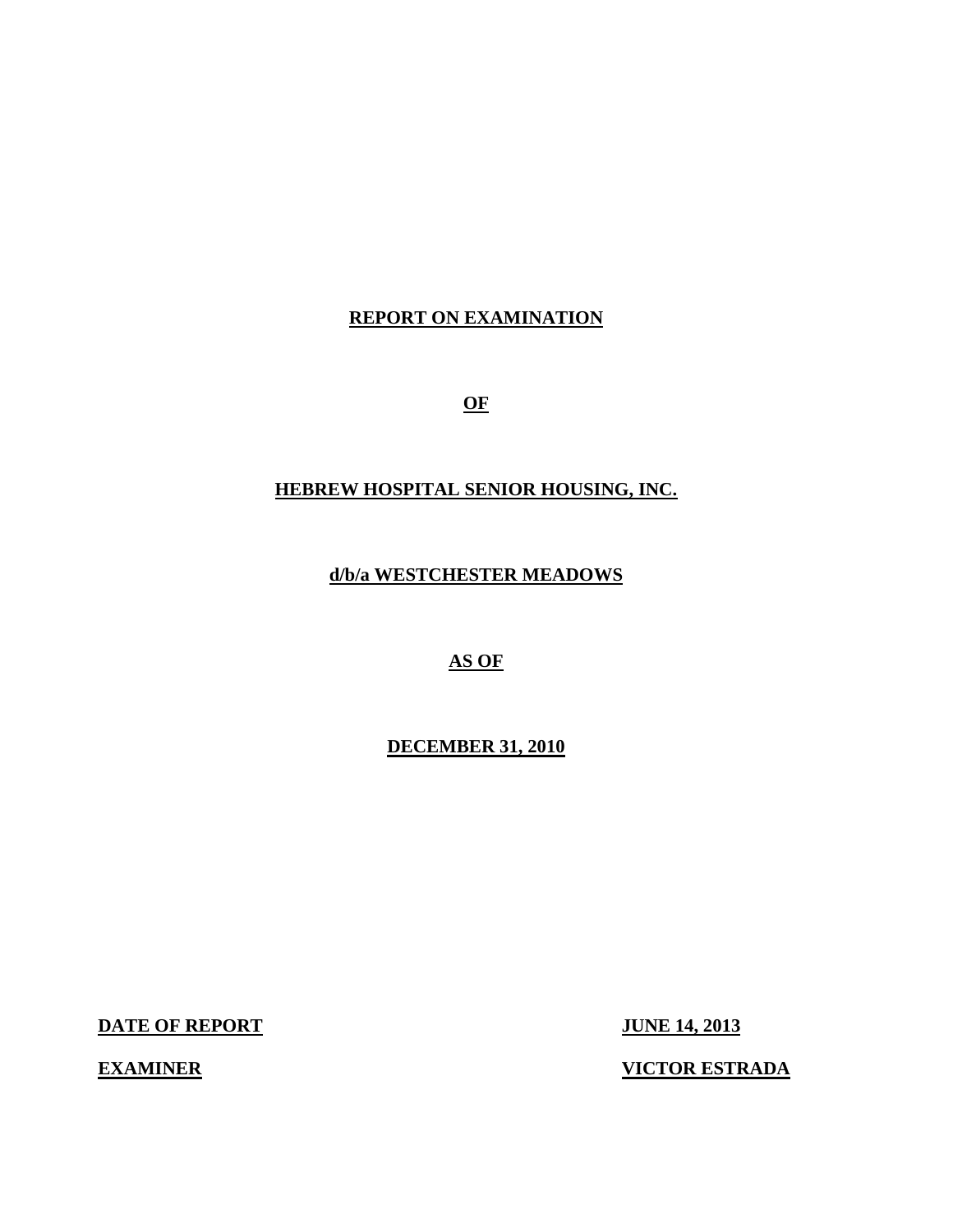# **TABLE OF CONTENTS**

| <u>ITEM NO.</u> |                                                                                    | PAGE NO. |
|-----------------|------------------------------------------------------------------------------------|----------|
| 1.              | Scope of the examination                                                           | 3        |
| 2.              | Executive summary                                                                  | 4        |
| 3.              | Description of the Community                                                       | 5        |
|                 | Management<br>A.<br><b>B.</b><br>Corporate structure                               | 8<br>10  |
|                 | $C$ .<br>Occupancy rates                                                           | 11       |
|                 | D.<br>Disaster recovery / Business continuity plans                                | 12       |
|                 | <b>Entrance fees</b><br>Ε.                                                         | 12       |
| 4.              | <b>Financial statements</b>                                                        | 13       |
|                 | <b>Balance</b> sheet<br>A.                                                         | 13       |
|                 | <b>B.</b><br>Statement of revenue and expenses and changes in<br>actuarial surplus | 15       |
| 5.              | Conclusion                                                                         | 16       |
| 6.              | Compliance with prior report on examination                                        | 18       |
| 7.              | Summary of comments and recommendations                                            | 20       |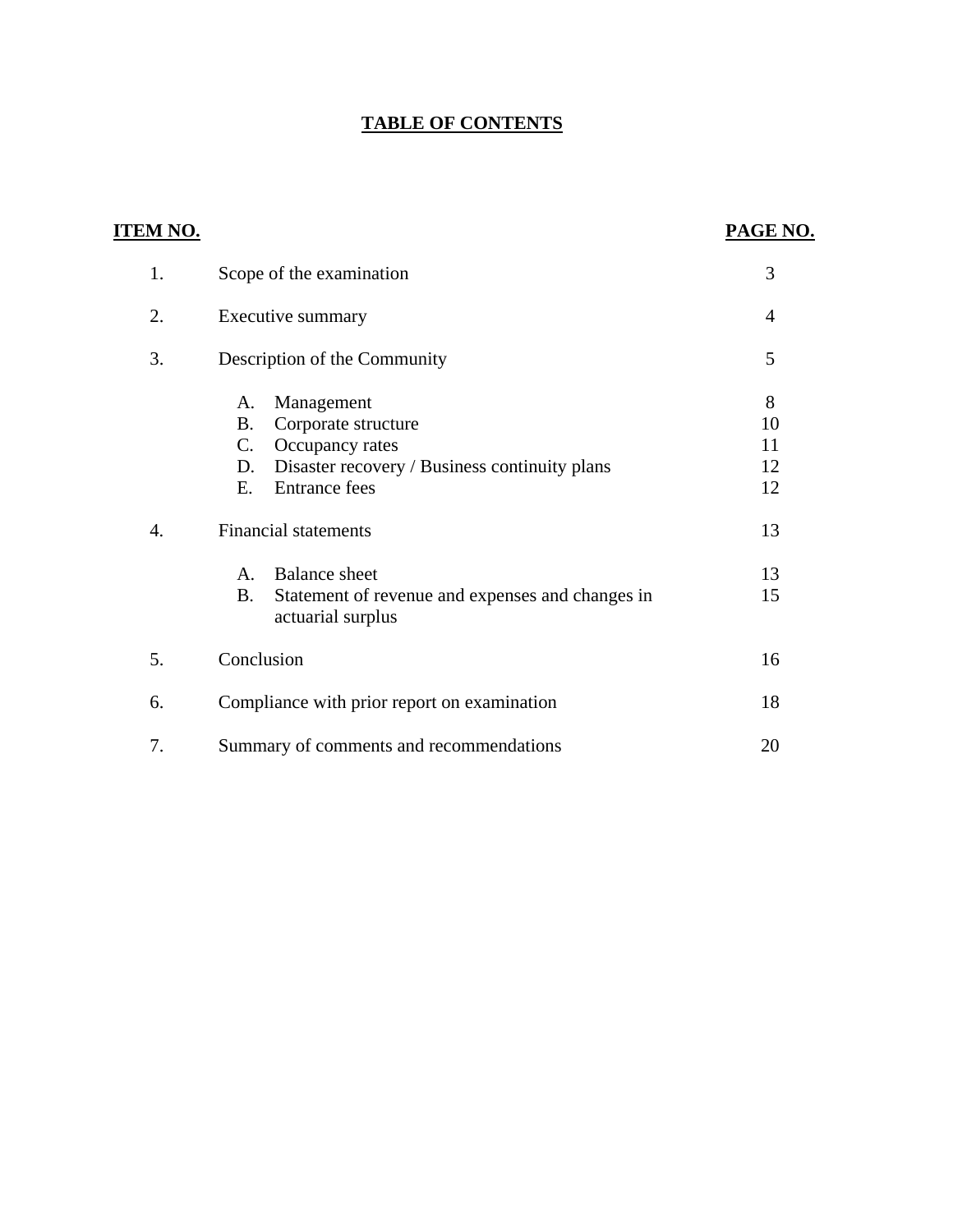

# NEW YORK STATE DEPARTMENT<sub>of</sub> FINANCIAL SERVICES

Andrew M. Cuomo Benjamin M. Lawsky Governor Superintendent Superintendent Superintendent Superintendent Superintendent Superintendent Superintendent Superintendent Superintendent Superintendent Superintendent Superintendent Superintendent Superintendent Sup

June 14, 2013

Honorable Benjamin M. Lawsky Superintendent of Financial Services Albany, New York 12257

Sir:

Pursuant to the requirements of the New York Insurance Law and the New York Public Health Law and acting in accordance with the instructions contained in Appointment Number 30845, dated April 27, 2012, attached hereto, I have made an examination of Hebrew Hospital Senior Housing, Inc., d/b/a Westchester Meadows, a not-for-profit Continuing Care Retirement Community authorized pursuant to the provisions of Article 46 of the New York Public Health Law, as of December 31, 2010, and respectfully submit the following report thereon.

The examination was conducted at the home office of Hebrew Hospital Senior Housing, Inc., d/b/a Westchester Meadows, located at 55 Grasslands Road, Valhalla, NY.

Wherever the designations the "Community" or "CCRC" appear herein, without qualification, they should be understood to indicate Hebrew Hospital Senior Housing, Inc., d/b/a Westchester Meadows.

Wherever the designation the "Department" appears herein, without qualification, it should be understood to indicate the New York State Department of Financial Services.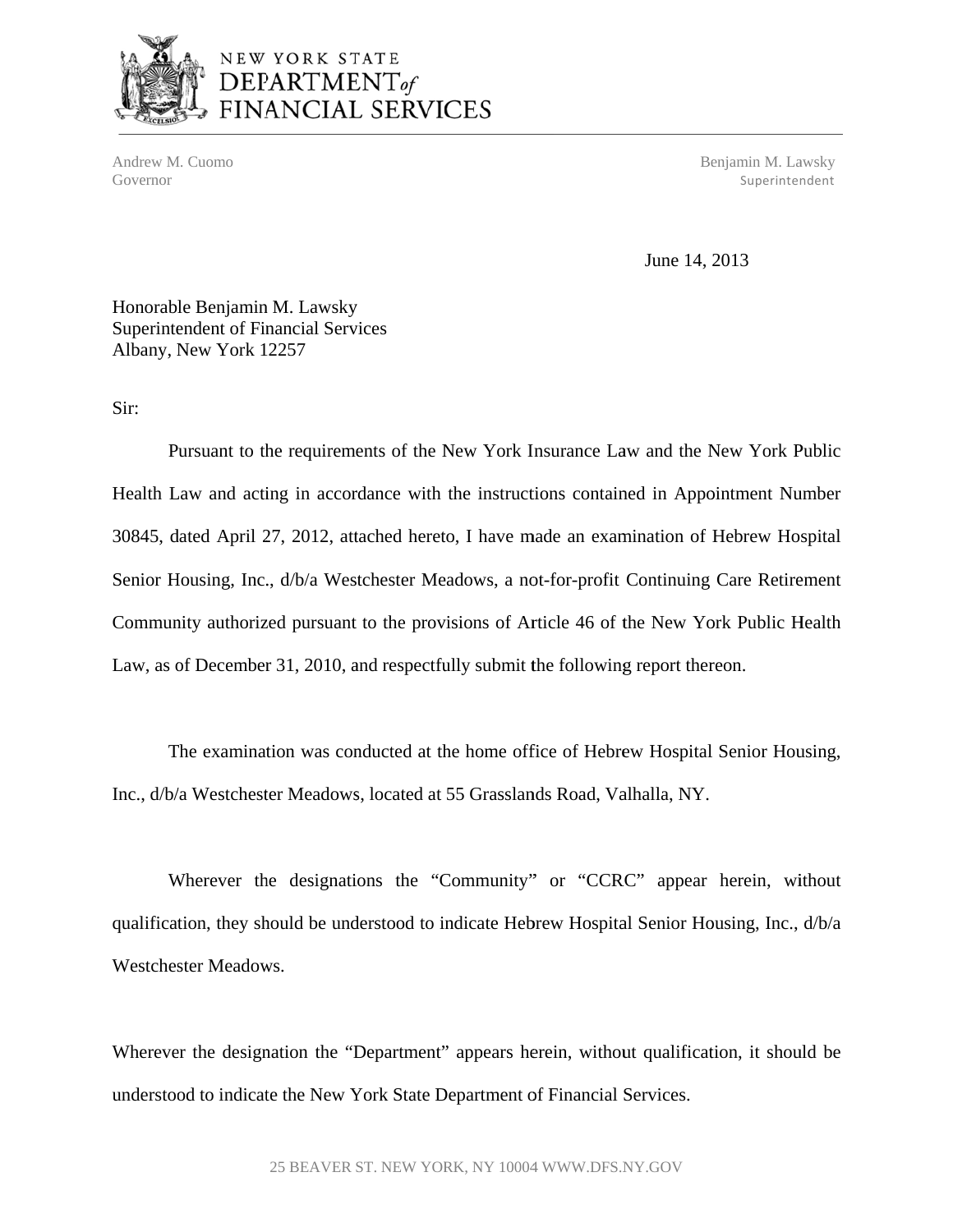As of December 31, 2010, the Community was not in satisfactory actuarial balance as determined using generally accepted actuarial standards and applying the statutory requirements defined in Part 350.1(s) of Department Regulation No. 140 (11 NYCRR 350.1(s)). The Community's minimum actuarial surplus requirement, as determined using generally accepted actuarial standards and applying the aforementioned statutory requirements, was deficient in the amount of \$(11,000,120), as of December 31, 2010.

Based on the actuarial report submitted as of December 31, 2010, dated May 31, 2011, a Restoration Plan (the "Plan") was submitted to correct the impairment and achieve satisfactory actuarial balance. This Plan was rejected by the Department. A revised Plan was submitted to the Department and accepted on August 13, 2012. It is expected that with the new Restoration Plan, the Community will achieve satisfactory actuarial balance within seven years from the December 1, 2010 valuation date as required by Department Regulation No. 140 (11 NYCRR 350.8).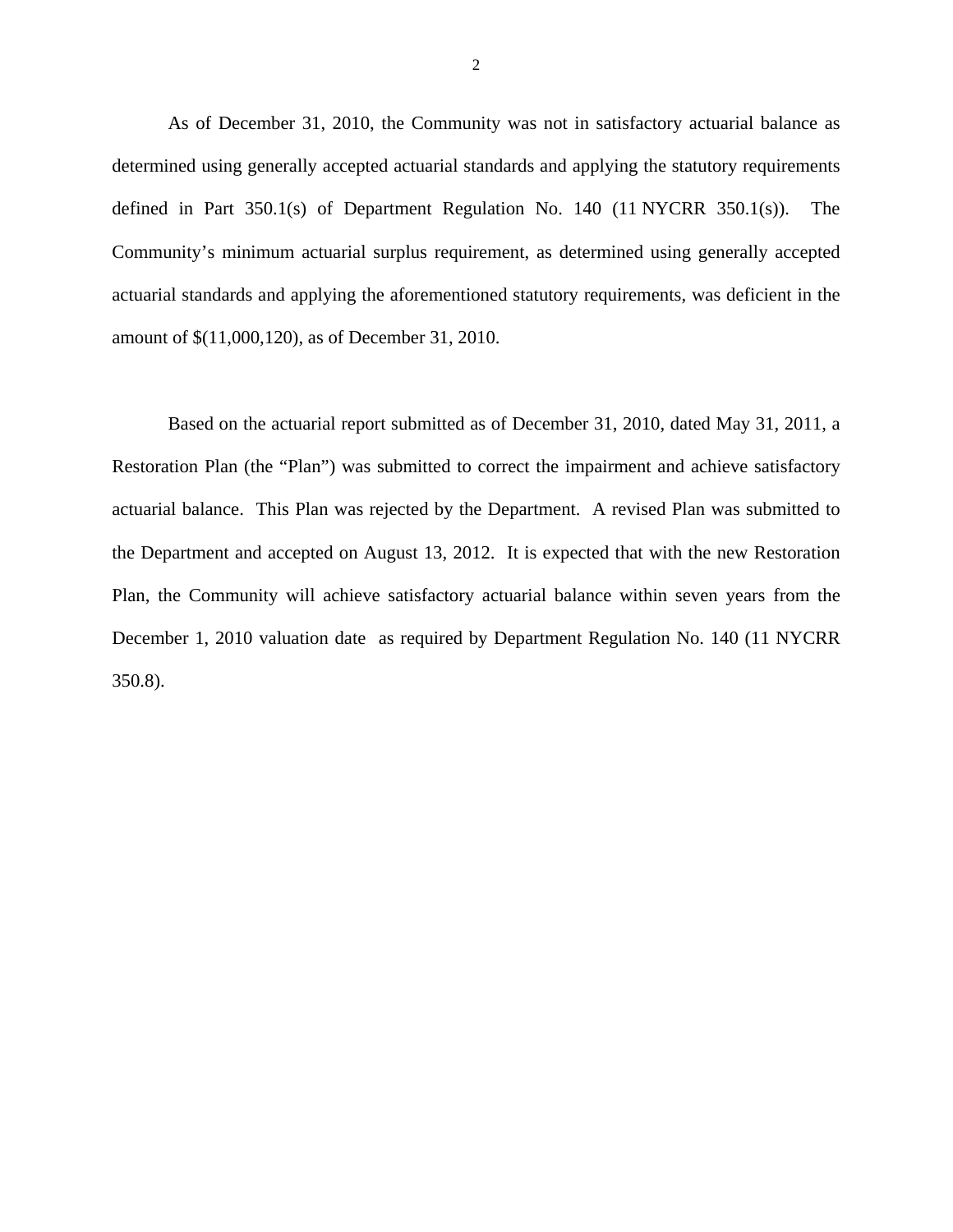#### **1. SCOPE OF THE EXAMINATION**

This examination covers the two-year period from January 1, 2009 through December 31, 2010. The previous examination of the Community was conducted as of December 31, 2008. Transactions occurring subsequent to this period were reviewed where deemed appropriate by the examiner.

The examination comprised a verification of assets and liabilities of the Community as of December 31, 2010, in accordance with generally accepted accounting principles ("GAAP"), as modified by the Department pursuant to Department Regulation No. 140 (11 NYCRR 350), a review of income and disbursements deemed necessary to accomplish such verification, and utilized, to the extent considered appropriate, work performed by the Community's independent certified public accountants. It is noted that the balance sheet included herein was reported as of December 31, 2010 on a statutory actuarial basis, pursuant to Department Regulation No. 140 (11 NYCRR 350).

The New York State Department of Financial Services and the New York State Department of Health conducted a site survey of the Community's facility on May 3, 2012, pursuant to Section 4614(1) of the New York Public Health Law. A review was also made of the following items:

> Community documents Compliance with by-laws Occupancy levels Financial documents Board of Directors' minutes of meetings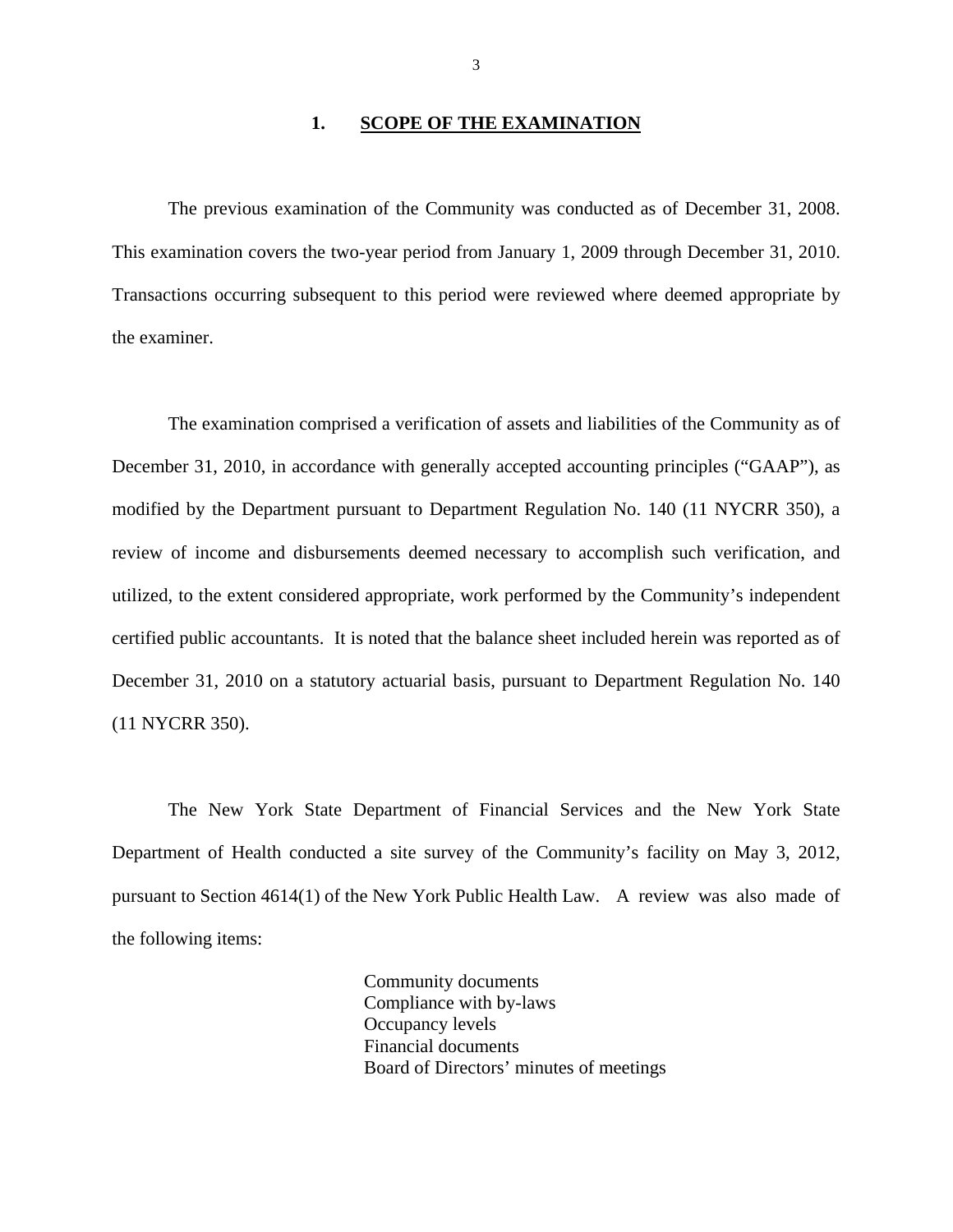<span id="page-5-0"></span>This report on examination is confined to financial statements and comments on those matters which involve departures from laws, regulations or rules, or which are deemed to require explanation or description.

A review was also made to ascertain what actions were taken by the Community with regard to comments and recommendations contained in the prior report on examination.

#### **2. EXECUTIVE SUMMARY**

The results of this examination revealed the following significant operational deficiency:

As of December 31, 2010, the Community was not in satisfactory actuarial balance as determined using generally accepted actuarial standards and applying the statutory requirements defined in Part 350.1(s) of Department Regulation No. 140 (11 NYCRR 350.1(s)). The Community's minimum actuarial surplus requirement, as determined using generally accepted actuarial standards and applying the aforementioned statutory requirements, was deficient in the amount of \$(11,000,120), as of December 31, 2010.

Based on the actuarial report submitted as of December 31, 2010, dated May 31, 2011, a Restoration Plan (the "Plan") was submitted to correct the impairment and achieve satisfactory actuarial balance. This Plan was rejected by the Department. A revised Plan was submitted to the Department and accepted on August 13, 2012. It is expected that with the new Restoration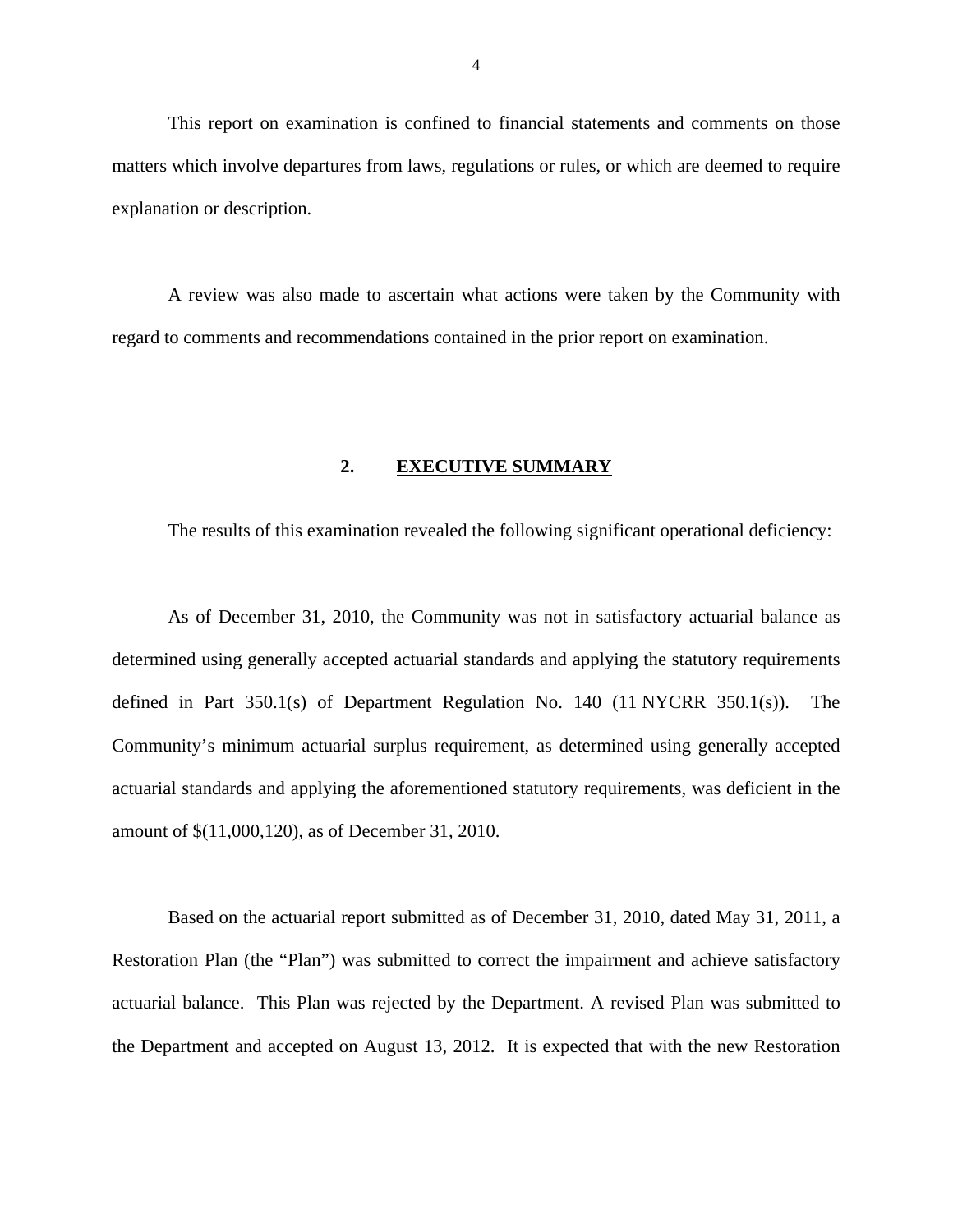<span id="page-6-0"></span>Plan, the Community will achieve satisfactory actuarial balance within seven years from the December 1, 2010 valuation date.

#### **3. DESCRIPTION OF THE COMMUNITY**

The Community was formed on September 24, 1997, as a Continuing Care Retirement Community ("CCRC"), as such item is defined under Article 46 of the New York Public Health Law. The Community received a Certificate of Authority from the New York State Department of Health, effective April 2, 2000 and commenced operations on April 29, 2002.

Westchester Meadows is a New York not-for-profit organization and is tax exempt pursuant to the provisions of Section  $501(c)(3)$  of the Internal Revenue Code. The Community includes one hundred twenty (120) independent living units, ten (10) enriched housing/adult care units and a twenty (20) bed skilled nursing facility. In addition, the Community also contains a community center, which includes dining rooms, administrative offices, a library, an auditorium, lounges and other public gathering spaces.

Westchester Meadows provides residents with a continuum of services, including independent living, enriched housing and skilled nursing home care. As a condition precedent to providing these services, the Community enters into a lifecare contract with each prospective resident that sets forth the responsibilities of both parties. For the right to occupy, use the living accommodations, and utilize the services of the Community, each resident is required to pay an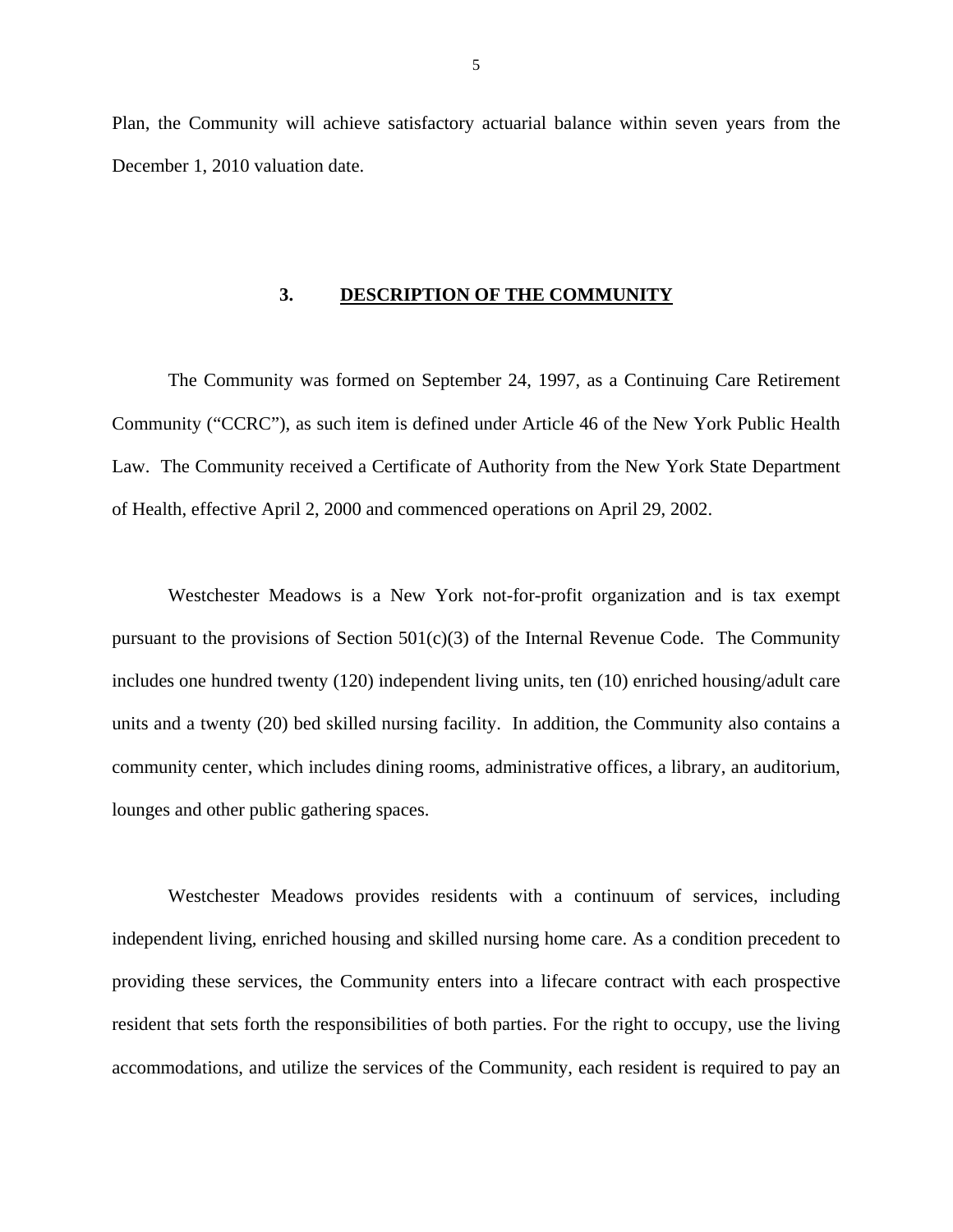entrance fee and a monthly maintenance fee based on the size and type of living unit and the number of occupants.

Westchester Meadows offers one type of contract – Type B. Under the Type B contract, and in exchange for an entrance fee and a monthly maintenance fee, Westchester Meadows provides applicants with lifetime residence in an independent living unit within the Westchester Meadows Life Care Community. If needed, a resident may be transferred to the Community's enriched housing or skilled nursing facility for the same monthly maintenance fee, although both are restricted to sixty (60) day cumulative lifetime maximums. Thereafter, the resident will pay the then private pay rate for the applicable facility. The contract can be voluntarily terminated by the occupant. In addition to being available for contract holders, the Community's enriched housing and skilled nursing facilities are available on a per diem basis.

The CCRC had previously offered a Type A lifecare contract with a 90% refundable deposit option and 65% refundable deposit option. Effective January 1, 2006 and January 1, 2009 respectively, these contract options were no longer available. There are still numerous residents under the previous contract. As of December 31, 2010, seven residents had executed a Type B Agreement, which had been the only contract offered since December 31, 2008. Effective June 8, 2012, the Community was approved to market a new "Traditional" Type B contract.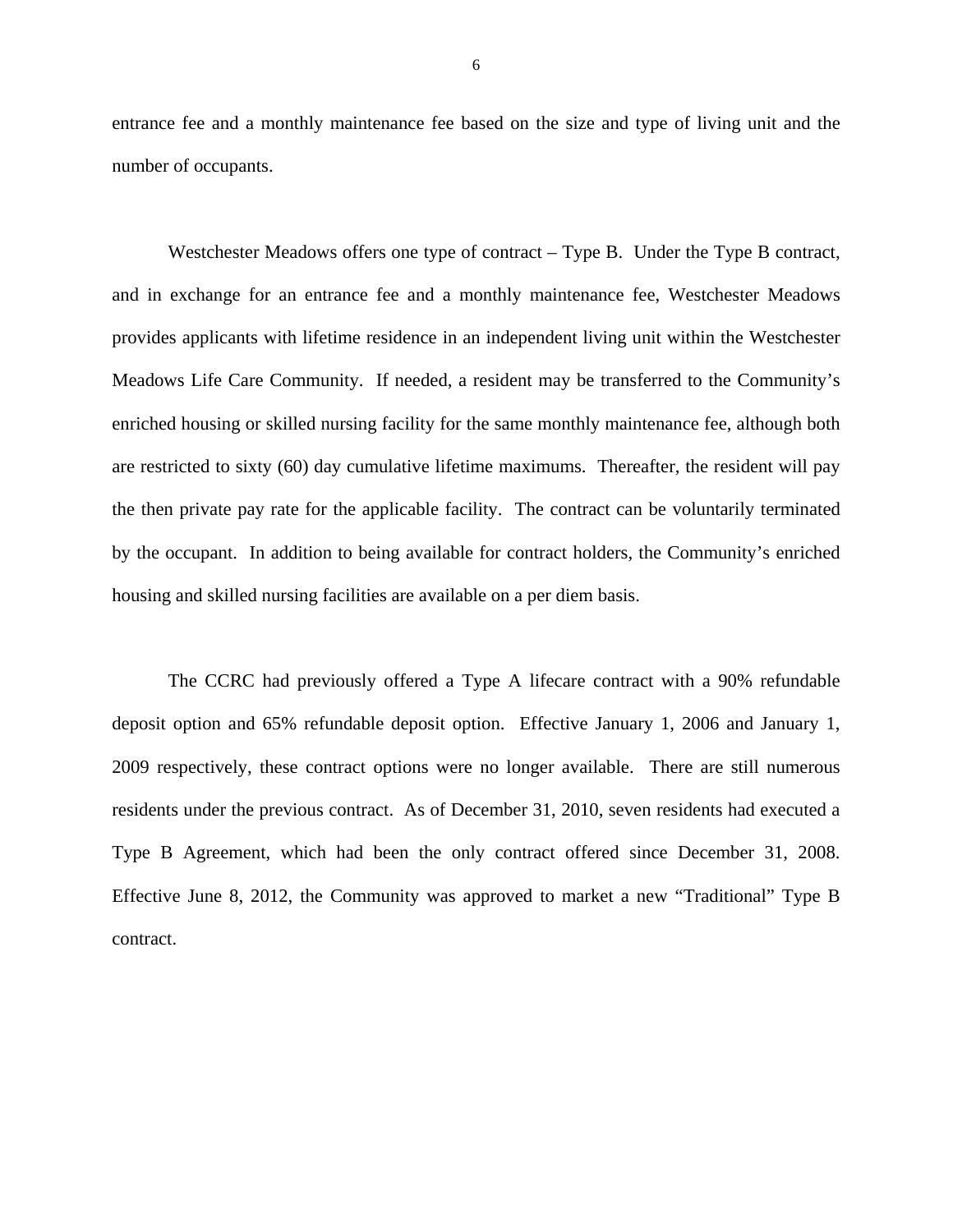#### Entrance Fee Requirement

When a person has been accepted to become a resident in the CCRC, the applicant is required to submit a deposit equal to 10% of the required entrance fee, which is due upon signing the residency agreement. The remainder of the entrance fee must be paid upon the resident's occupancy date, which is defined as the earlier of the actual date the resident assumes residency, or sixty (60) days from the date the Community executes the agreement; but no earlier than the date that the resident's independent living unit is ready for occupancy. For the first 90 days after the resident pays the entrance fee, it is fully refundable. At the end of the 90 day period, the entrance fee to be refunded will be reduced by a 4% administration fee, and thereafter by a 2% per month charge on the residential component of the fee. The residential component is fully amortized at the 65% level, where it remains. Refunds made under the terms of the residency agreement will occur no later than 30 days after a new resident pays the entrance fee for a unit being vacated, or within one year after termination of the residency agreement, whichever occurs first.

#### Monthly Fee Requirement

A monthly fee is charged to the resident who has assumed occupancy of an Independent Living Unit, and where applicable a second person fee, for the services and facilities made available to them. Monthly fees are due and payable when a resident moves into the Independent Living Unit, or 60 days after it is available for residency. Any monthly fee increases are subject to inflation limitations, determined from when the agreement was executed.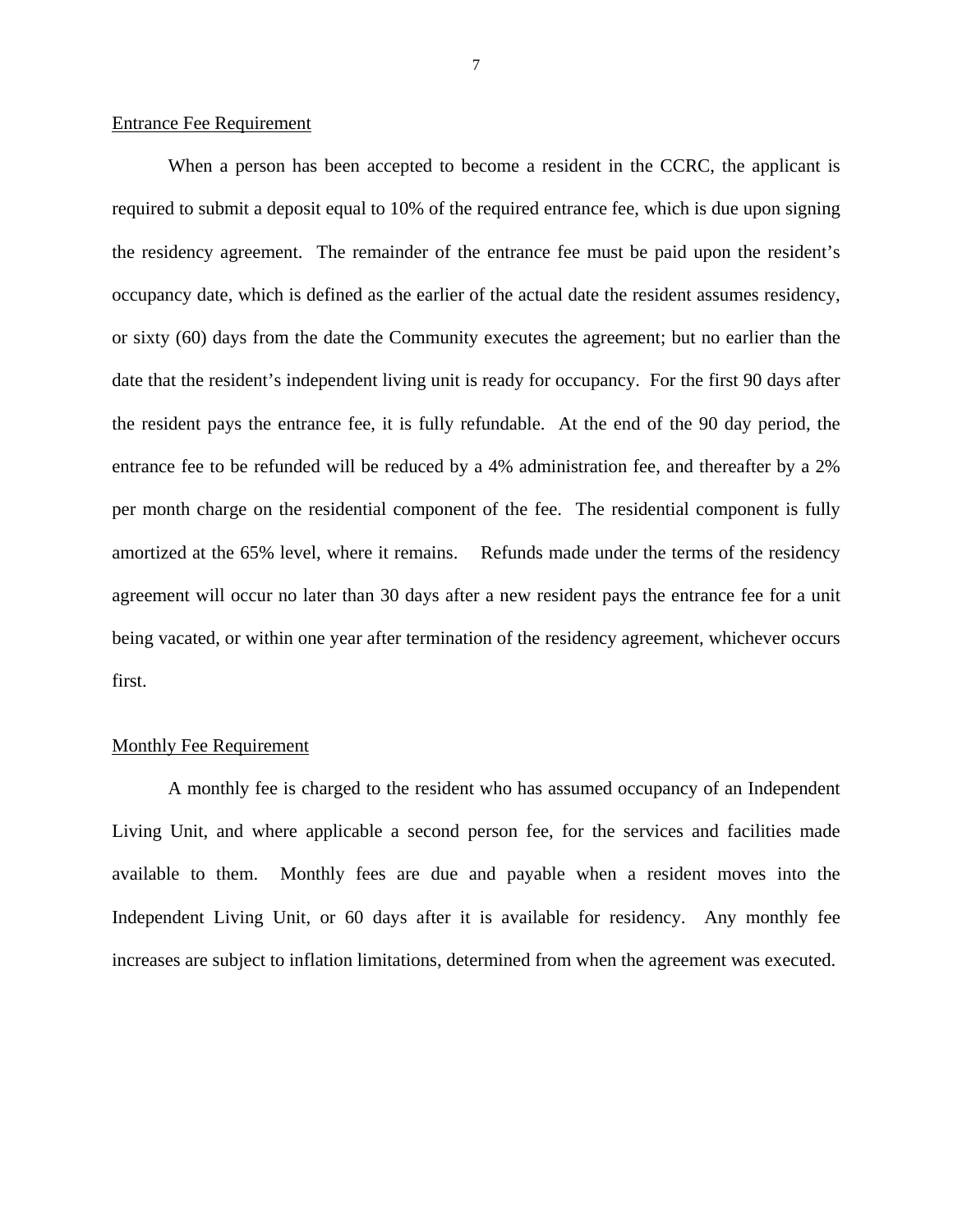#### <span id="page-9-0"></span>**Contract**

The residency agreement includes coverage for services including: residency at Westchester Meadows, dining, utilities (except telephone) and basic television cable, apartment and common area maintenance, weekly flat linen service, weekly housekeeping, transportation, use of the exercise center, including an indoor swimming pool and fitness center and optional activities, and if needed, skilled nursing home services or assistance with the activities of daily living in an enriched housing apartment, access to contracted short-term and intermittent home health care and various administrative services.

#### A. Management

Pursuant to the Community's charter and by-laws, management of the Community is vested in a board of directors consisting of not less than seven (7), nor more than thirteen (13) directors. As of the examination date, the board of directors was comprised of seven (7) members.

The Community's directors at December 31, 2010 were as follows:

Bertram Gelfand Director,

Charles Goldberger Vice President,

Arnold Goldstein Chairman,

Donna Jakubovitz Vice President,

#### Name and Residence Principal Affiliation

Bronx, NY Kurzman & Eisenberg

White Plains, NY McCullough, Goldberger & Staudt

Rye, NY Samson Management

New York, NY Joremi Enterprises, Inc.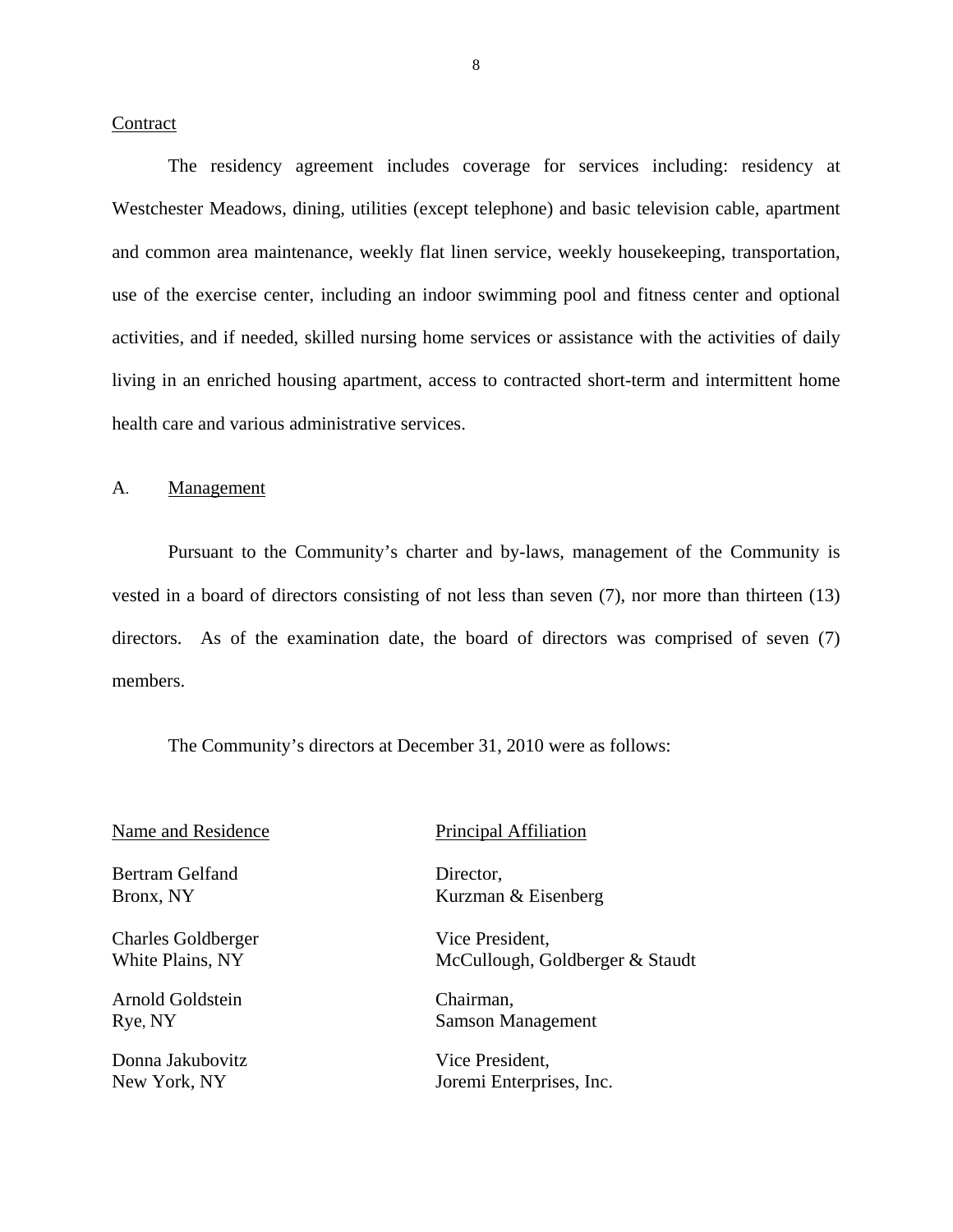Name and Residence Principal Affiliation

Michael Laub President, New York, NY Realty Group

Marvin Lifson Retired Eastchester, NY

Alan Pearce Treasurer & Secretary, Stamford, CT Bryan, Cave, Robinson and Silverman

The Community's board met at least once each quarter during the exam period, in compliance with its by-laws.

A review of the attendance records of the board of directors' meetings held during the period under examination revealed that the meetings were generally well attended, with all members attending at least 50% of the meetings they were eligible to attend.

The principal officers of the Community at December 31, 2010 were as follows:

Officers Title

Brian J. Perino

Mary Frances Barrett President & Chief Executive Officer Chief Financial Officer Alan Pearce Secretary

### B. Corporate Structure

Hebrew Hospital Senior Housing, Inc., (d/b/a Westchester Meadows) has five affiliates: Hebrew Hospital Corporate Services, Inc. ("HHCS"),which provides administrative services for the various affiliates; Hebrew Hospital Home of Westchester, a 160-bed skilled nursing facility in Westchester County, New York; HHH Home Care, Inc., a home care agency operating in the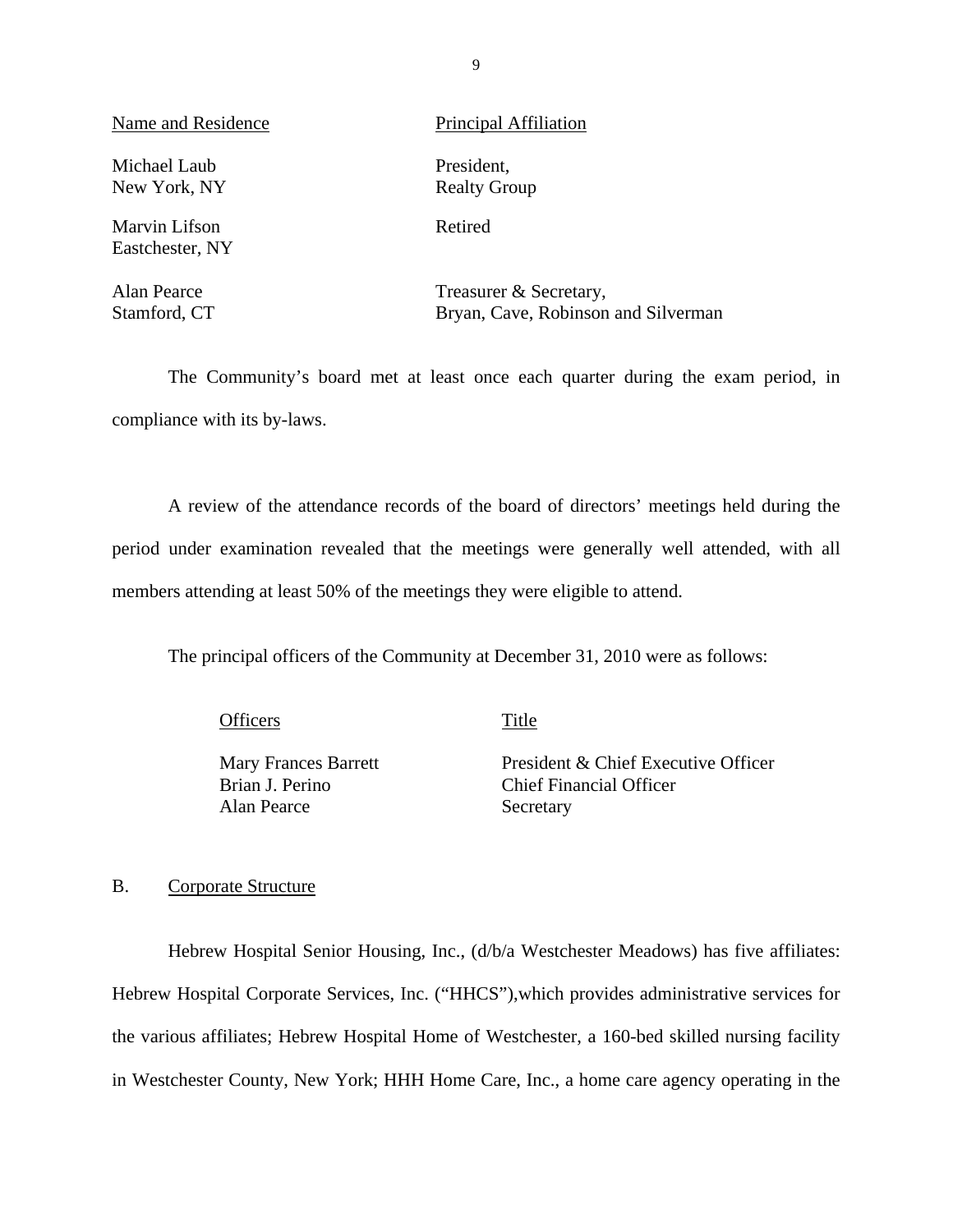<span id="page-11-0"></span>Bronx and Westchester Counties, NY; Hebrew Hospital Home Foundation, Inc., a company which raises contributions to support all of the affiliated entities; and HHH Choices Health Plan, LLC, a long-term managed care program, operating in the Bronx, NY

revised as of April 8, 2010, to reflect that the CCRC receives services at cost with no mark-up. The Community has received administrative services from HHCS since October 1, 2006, subject to the terms of an inter-company agreement. HHCS provides financial, human resources, payroll, accounts payable, administration, supplies, facility construction, marketing, business development, and management information system services to Westchester Meadows, as well as to the other affiliated entities. The costs for these services are allocated to Westchester Meadows (and the other entities) and are booked as inter-company balances. These inter-company balances accrue on account until payment is made by the CCRC to HHCS. This agreement was Other than actual costs, there are no fees assessed by HHCS to the Community for the administration of these services.

The Community incurred \$1,740,671 and \$2,128,045 for administration expenses in 2009 and 2010, respectively. As of December 31, 2010, the Community reported \$11,440,389 due to parent, subsidiaries and affiliates.

#### C. Occupancy Rates

The following reflects the occupancy rates at each year-end during the examination period for each of the facilities within the Community: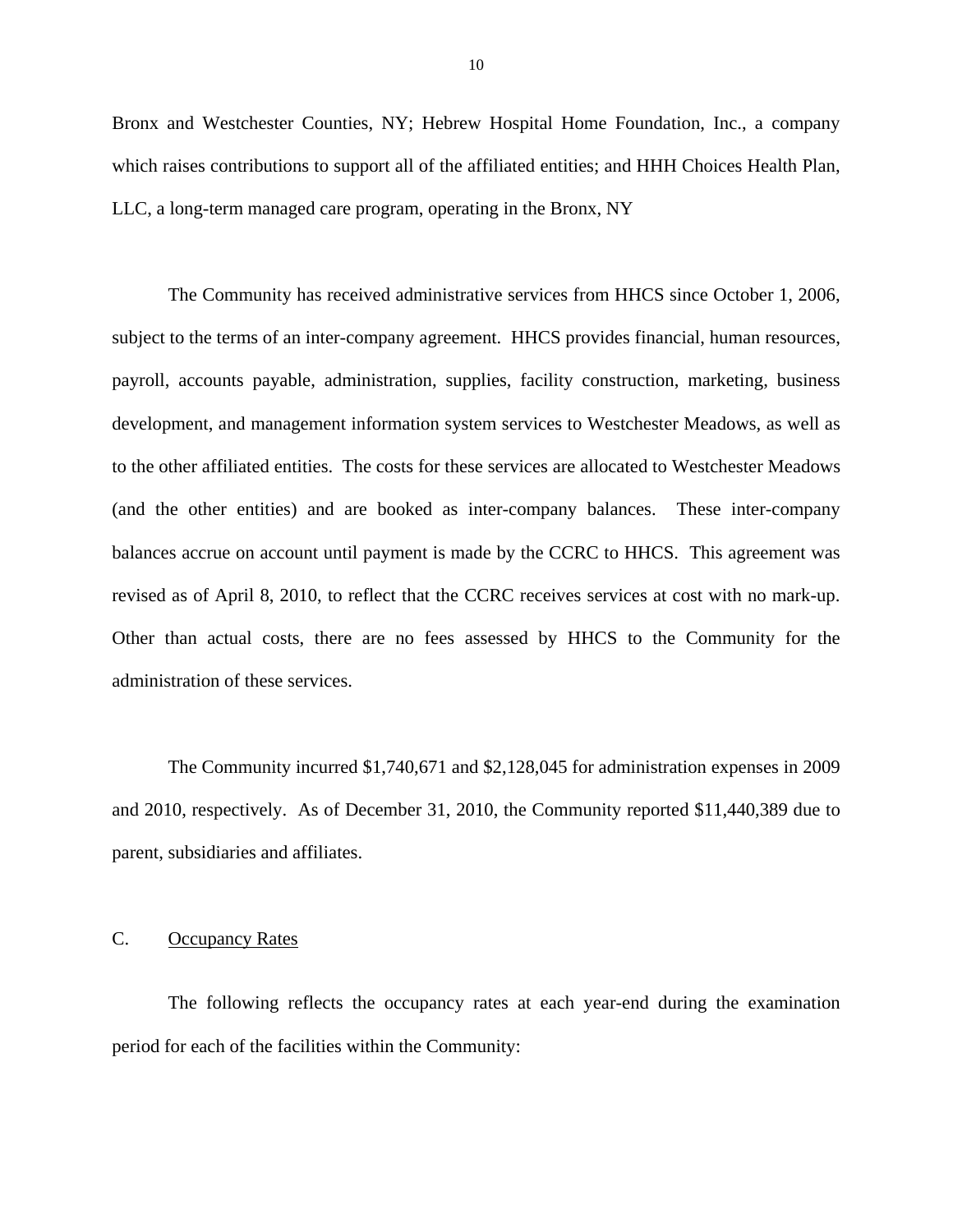|                                 | 2009  | 2010  | 2011  |
|---------------------------------|-------|-------|-------|
| Independent living units        | 91.6% | 85.8% | 75.0% |
| Enriched housing/Adult care     | 10.0% | 40.0% | 70.0% |
| <b>Skilled Nursing facility</b> | 90.0% | 75.0% | 85.2% |

Subsequent to the exam, as of February 13, 2013, the occupancy level for the independent living units decreased to 68%.

It is recommended that the Community continue to strive to increase its occupancy rates within its independent living units to industry norms. A similar recommendation was included in the prior report on examination.

### D. Disaster Recovery/Business Continuity Plans

As of December 31, 2010, the Community maintained a disaster recovery plan which provides for the essential maintenance of services to the Community's residents in the event of a disaster.

#### E. Entrance Fees

Type B entrance fees were reduced for the year 2010. The monthly maintenance fees for the independent living units were increased by 4.25% to 6.25% for the year 2010 and by 4.25% to 5.75% for the year 2011. The rate of increases varied based on the period covered by the residency agreement. Pursuant to Section 4608(9) of the New York Public Health Law, the Community is required to provide residents advance notice, within sixty-day (60) of any changes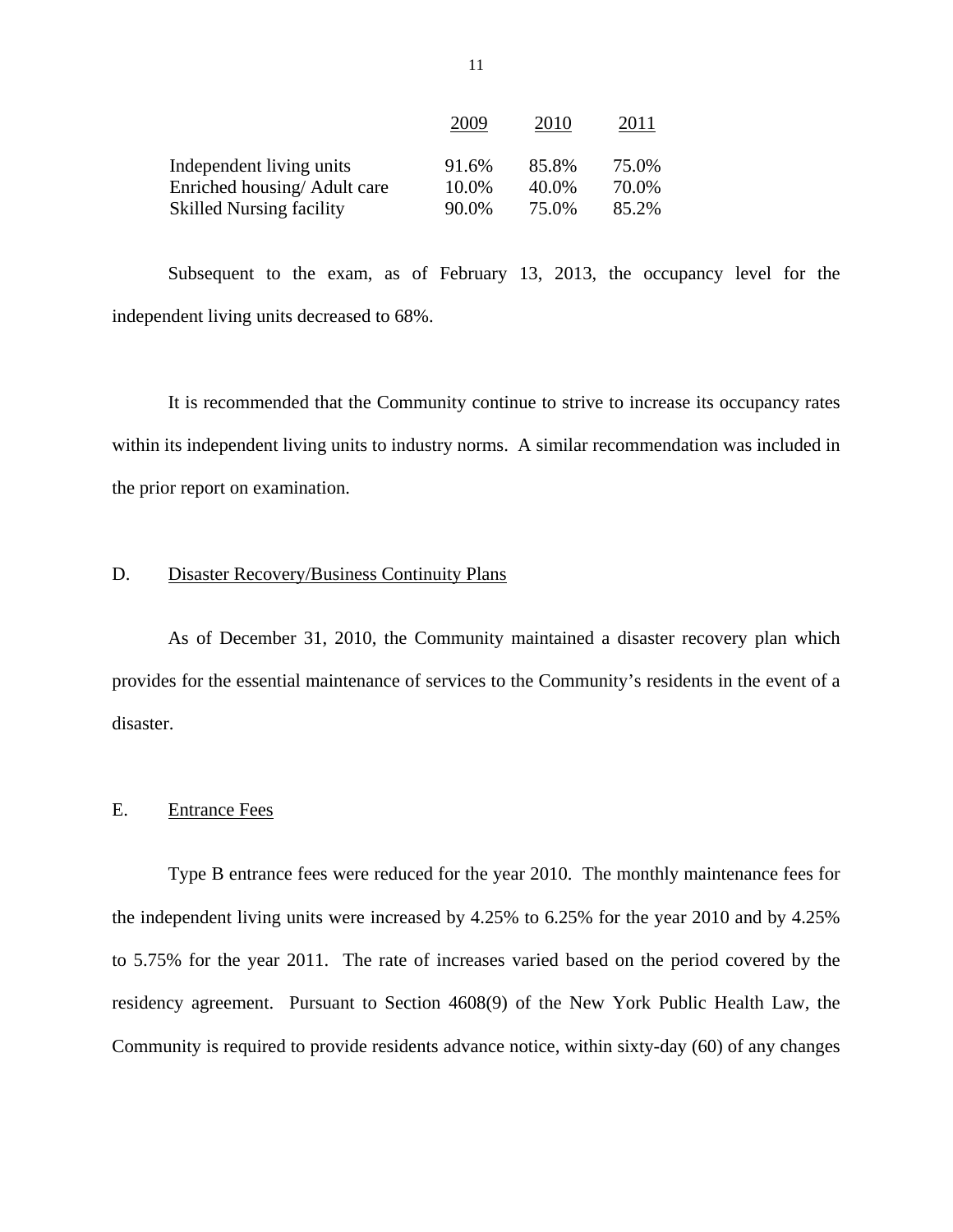<span id="page-13-0"></span>in fees or changes or scope of care or services. The examiner reviewed the Community's compliance with Section 4608(9) of the Public Health Law. No exceptions were noted.

#### F. Initial Disclosure Statements

The Initial Disclosure Statement is attached to the residency agreement and distributed to

accepted applicants. Section 4606(2) of the New York Public Health Law states the following:

"Prior to the execution of a contract, or before the transfer of any money, other than a refundable priority reservation fee or non-refundable priority reservation agreement application fee, to an operator by or on behalf of a prospective resident, whichever occurs first, the operator shall deliver to the person with whom the contract is to be entered into or the person's legal representative… an initial disclosure statement which contains the following:

2. The information required in… subparagraph... (ii)… of paragraph j of subdivision two of section forty-six hundred four of this article; [which states…]

adult care facilities and health care facilities owned or operated by the applicant, (ii) a list of continuing care retirement communities, adult care retirement communities, by any controlling persons of the applicant, or by entities with which the members of the applicant's board are affiliated; the address of each such facility; and the dates of ownership or operation of each such facility

The Community's Initial Disclosure Statement states in part:

"Hebrew Hospital Corporate Services, Inc. is a not-for-profit corporation that is the parent corporation of the following as well as Sponsor:.. Hebrew Hospital Senior Housing, Inc"

Inasmuch as HHCS is not the parent of the Hebrew Hospital Senior Housing, Inc., it is

recommended that the Community comply with Section 4602(2) of the Public Health Law and

revise its Initial Disclosure Statement to accurately describe its affiliated relationships.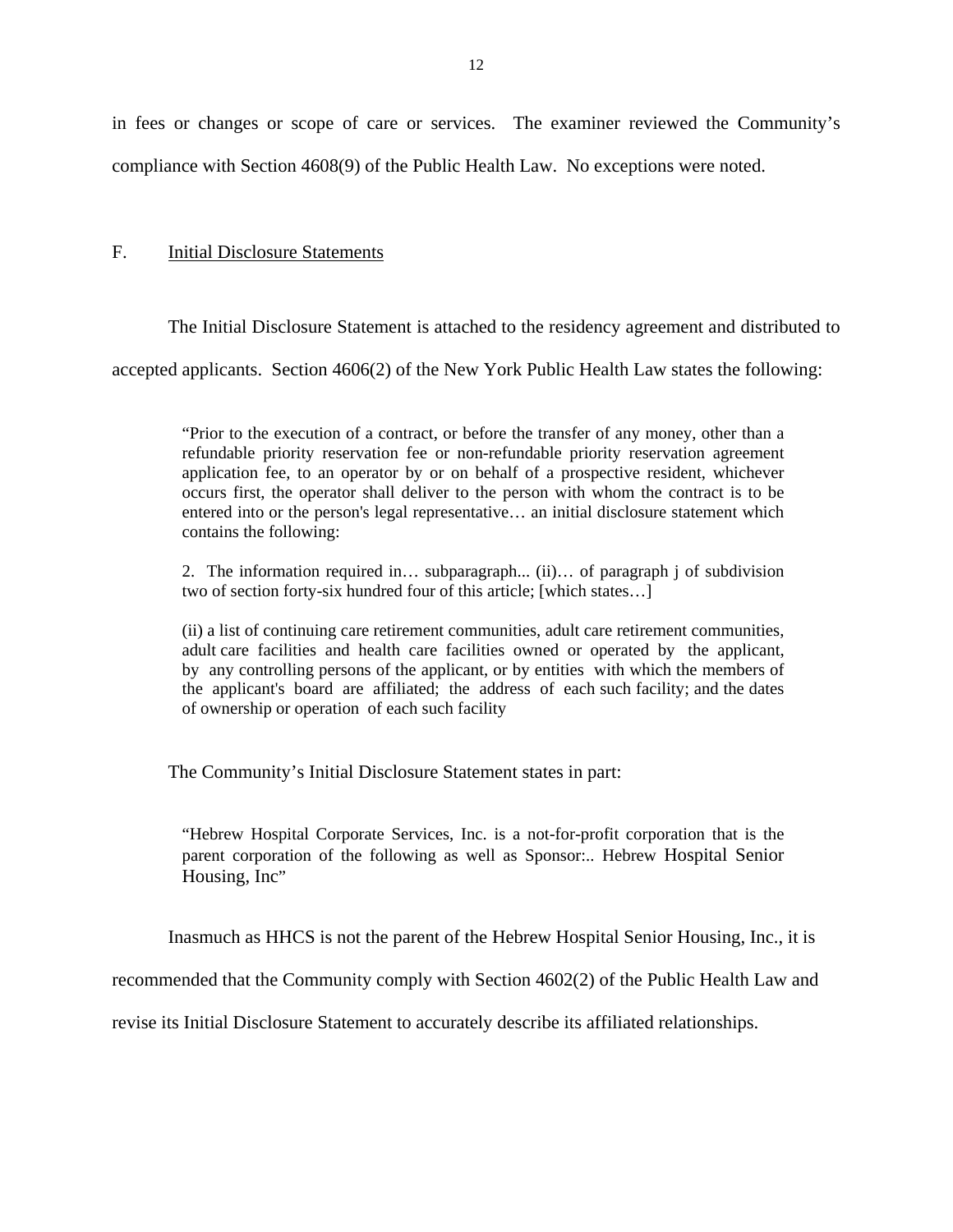# **4. FINANCIAL STATEMENTS**

## A. Balance Sheet

The following shows the assets, liabilities and actuarial surplus as determined by this examination as of December 31, 2010. It is the same as the actuarial balance sheet filed by the Community, presented on a statutory actuarial basis, pursuant to Section 350 of Department Regulation No. 140 (11 NYCRR 350):

| Assets                                             | Examination                     | Community                           |
|----------------------------------------------------|---------------------------------|-------------------------------------|
| Current assets                                     |                                 |                                     |
| Cash and investments<br>Other current assets       | \$4,072,458<br><u>1,332,415</u> | \$<br>4,072,458<br><u>1,332,415</u> |
| Total current assets                               | 5,404,873<br>\$                 | \$<br>5,404,873                     |
| Fixed assets less long term debt                   |                                 |                                     |
| Property plant and equipment                       | \$51,298,060                    | \$51,298,060                        |
| Total fixed assets                                 | \$51,298,060                    | \$51,298,060                        |
| Other assets                                       |                                 |                                     |
| Deferred finance costs<br>Deferred marketing costs | \$<br>670,373<br>593,195        | $\mathbb{S}$<br>670,373<br>593,195  |
| Total other assets                                 | \$<br>1,263,568                 | \$<br>1,263,568                     |
| Total assets                                       | 57,966,501<br>\$                | \$ 57,966,501                       |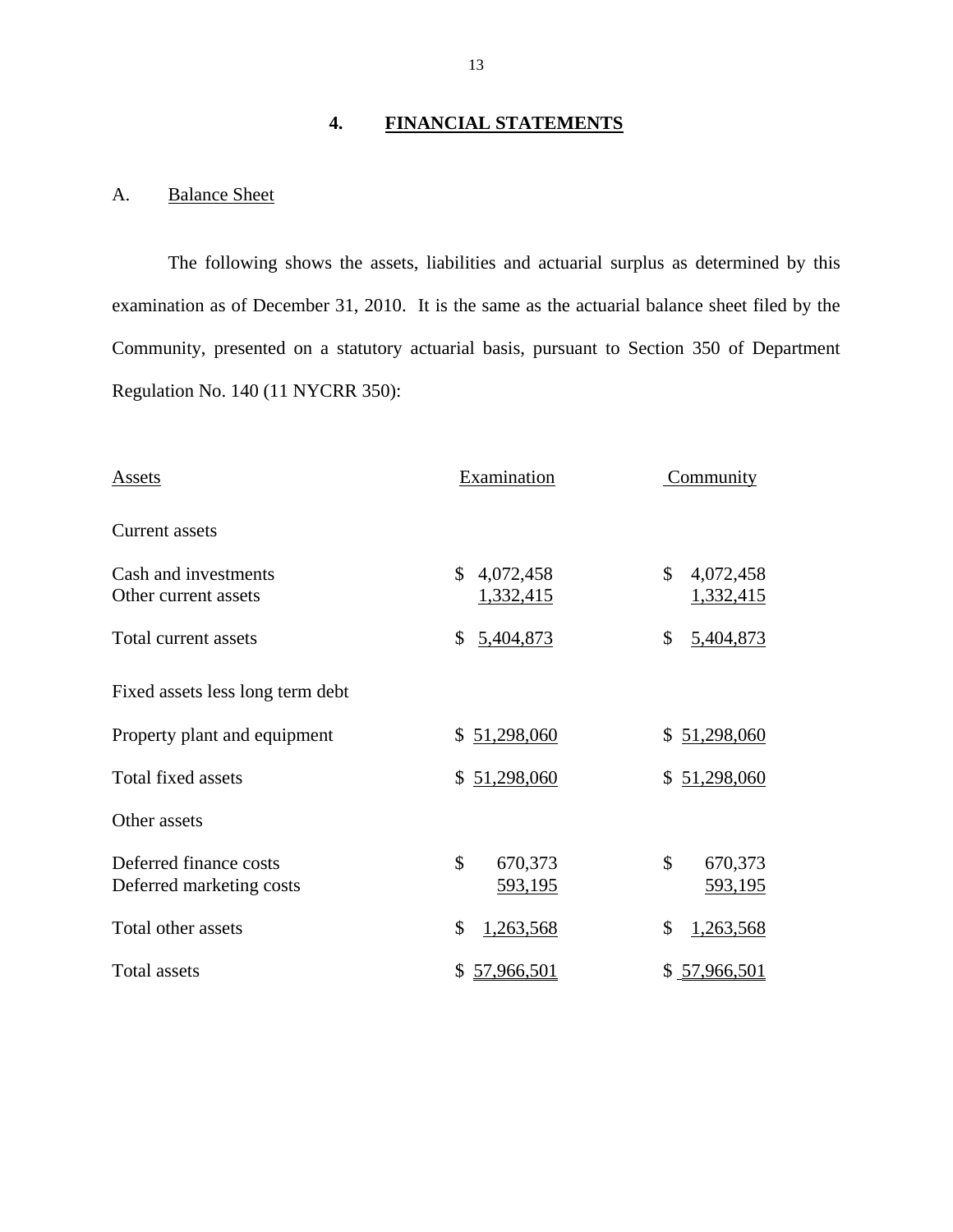| Liabilities                                                           | Examination                                    | Community                                      |
|-----------------------------------------------------------------------|------------------------------------------------|------------------------------------------------|
| Long-term debt<br>Subordinated loans<br>Actuarial reserve liabilities | 14,425,000<br>S.<br>11,440,389<br>43, 101, 232 | 14,425,000<br>S.<br>11,440,389<br>43, 101, 232 |
| <b>Total liabilities</b>                                              | 68,966,621                                     | 68,966,621                                     |
| <u>Net surplus</u>                                                    |                                                |                                                |
| Net actuarial surplus                                                 | \$(11,000,120)                                 | \$(11,000,120)                                 |
| Total liabilities and net actuarial surplus                           | 57,966,501                                     | 57,966,501                                     |

Note 1: It should be noted that the net asset values herein are reported on a statutory/actuarial basis. As such, the values differ from the certified financial statements prepared by the Community's certified public accountants using generally accepted accounting principles (GAAP basis).

 Department Regulation No. 140 (11 NYCRR 350.1(s)). The Community's minimum actuarial surplus Note 2: As of December 31, 2010, the Community was not in satisfactory actuarial balance as determined using generally accepted actuarial standards and applying the statutory requirements defined in Part 350.1(s) of requirement, as determined using generally accepted actuarial standards and applying the aforementioned statutory requirements, was deficient in the amount of  $$(11,000,120)$ , as of December 31, 2010.

 balance within seven years from the December 1, 2010 valuation date. Based on the actuarial report submitted as of December 31, 2010, dated May 31, 2011, a Restoration Plan (the "Plan") was submitted to correct the impairment and achieve satisfactory actuarial balance. This Plan was rejected by the Department. A revised Plan was submitted to the Department and was accepted on August 13, 2012 .It is expected that with the new Restoration Plan, the Community will achieve satisfactory actuarial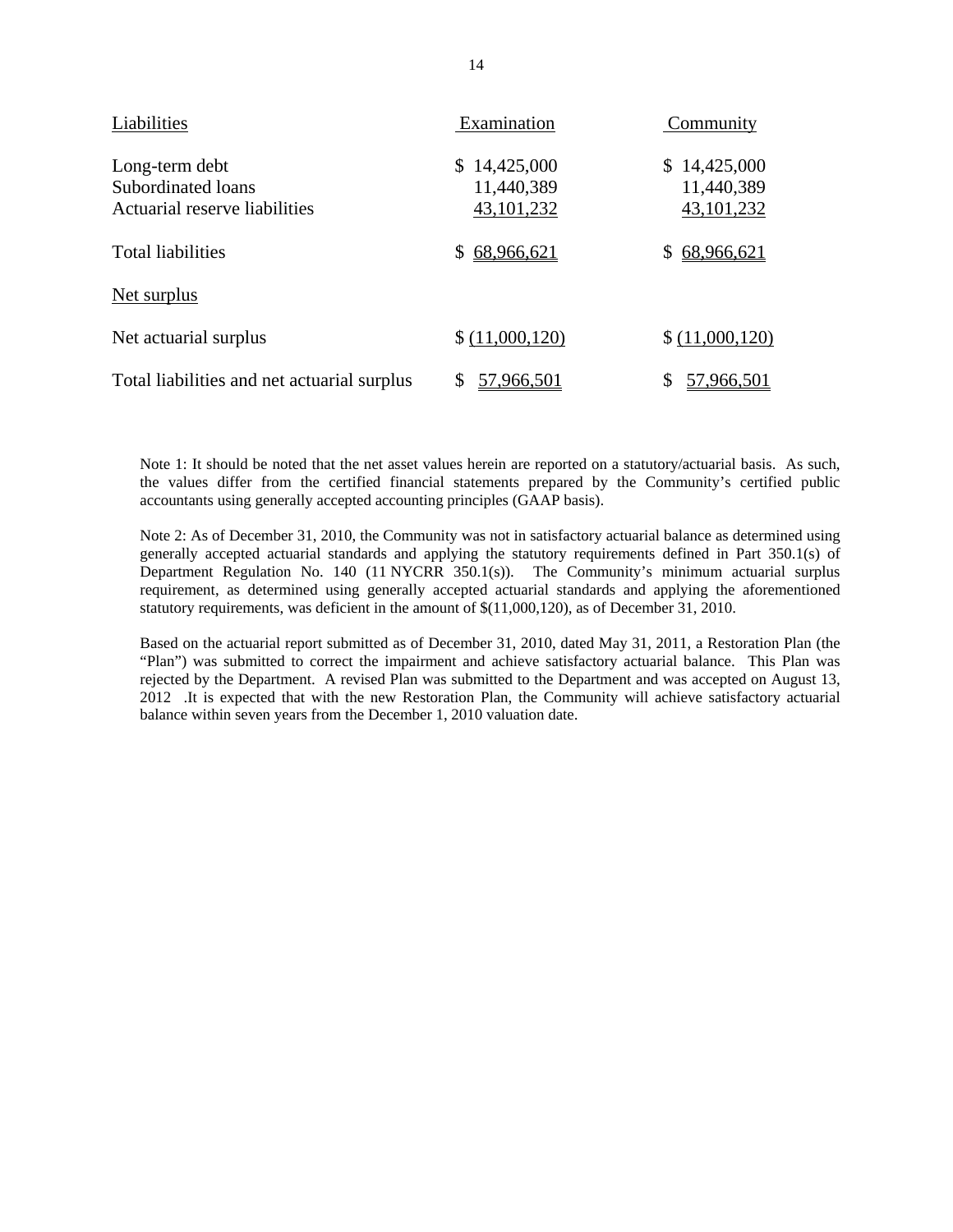B. Statement of Revenue and Expenses and Changes in Actuarial Surplus

The statement of revenue and expenses is presented on a GAAP basis, as modified pursuant to Department Regulation No. 140, for the period January 1, 2009 through December 31, 2010 as follows:

Operating revenue

| <b>Resident fees</b>               | \$13,502,504 |                      |
|------------------------------------|--------------|----------------------|
| Earned entrance fees               | 2,350,551    |                      |
| Interest income                    | 453,237      |                      |
| Total operating revenue            |              | \$16,306,292         |
| <b>Operating expenses</b>          |              |                      |
| Health care services               | \$3,987,746  |                      |
| Dietary services                   | 3,251,655    |                      |
| Administrative services            | 5,804,529    |                      |
| Maintenance and security           | 2,977,401    |                      |
| Housekeeping and laundry services  | 1,196,129    |                      |
| Interest expense                   | 1,141,089    |                      |
| Total operating expenses           |              | 18,358,549           |
| Non-operating revenue and expenses |              |                      |
| Investment income                  | \$<br>64,093 |                      |
| Gain on investments                | 10,899       |                      |
| Depreciation and amortization      | 2,897,091    |                      |
| Total non-operating revenue        |              | <u>(2,822,099)</u>   |
| Net operating loss                 |              | <u>\$(4,874,356)</u> |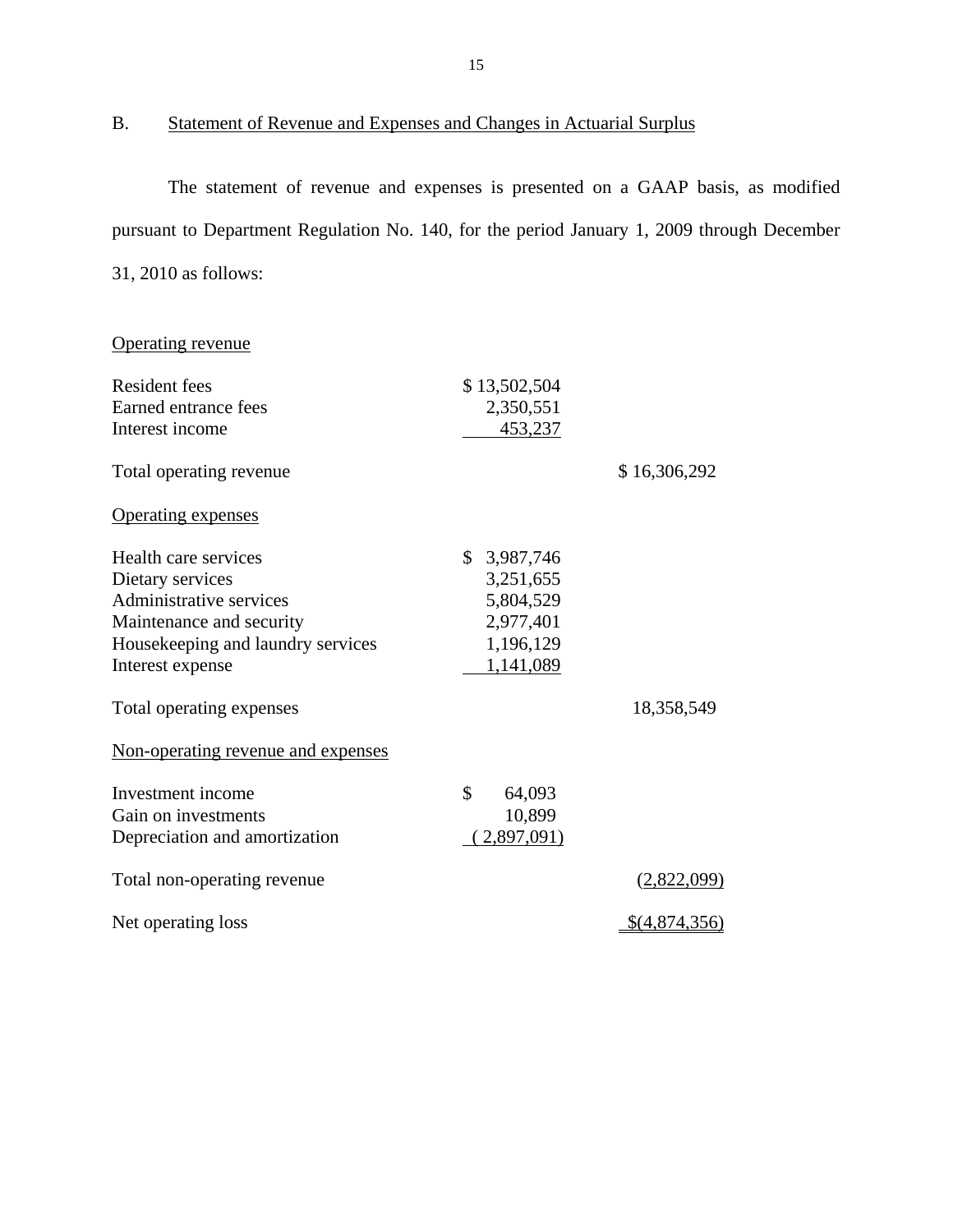#### Changes in Actuarial Surplus

Actuarial surplus increased \$5,679,210 during the examination period, January 1, 2008

through December 31, 2010, detailed as follows:

| Actuarial surplus, per report on<br>examination, as of December 31,<br>2008 |                     |                             | \$ (16,679,330)      |
|-----------------------------------------------------------------------------|---------------------|-----------------------------|----------------------|
|                                                                             | Gains in<br>Surplus | Losses in<br><b>Surplus</b> |                      |
| GAAP basis net loss<br>Statutory adjustment                                 | \$10,553,566        | \$4,874,356                 |                      |
| Net increase in actuarial surplus                                           |                     |                             | \$5,679,210          |
| Actuarial surplus, per report on<br>examination, as of December 31,<br>2010 |                     |                             | (11 <u>,000,120)</u> |

#### **5. CONCLUSION**

As of December 31, 2010, the Community was not in satisfactory actuarial balance as determined using generally accepted actuarial standards and applying the statutory requirements defined in Part 350.1(s) of Department Regulation No. 140 (11 NYCRR 350.1(s)). The Community's minimum actuarial surplus requirement, as determined using generally accepted actuarial standards and applying the aforementioned statutory requirements, was deficient in the amount of \$(11,000,120), as of December 31, 2010.

Based on the actuarial report submitted as of December 31, 2010, dated May 31, 2011, a Restoration Plan (the "Plan") was submitted to correct the impairment and achieve satisfactory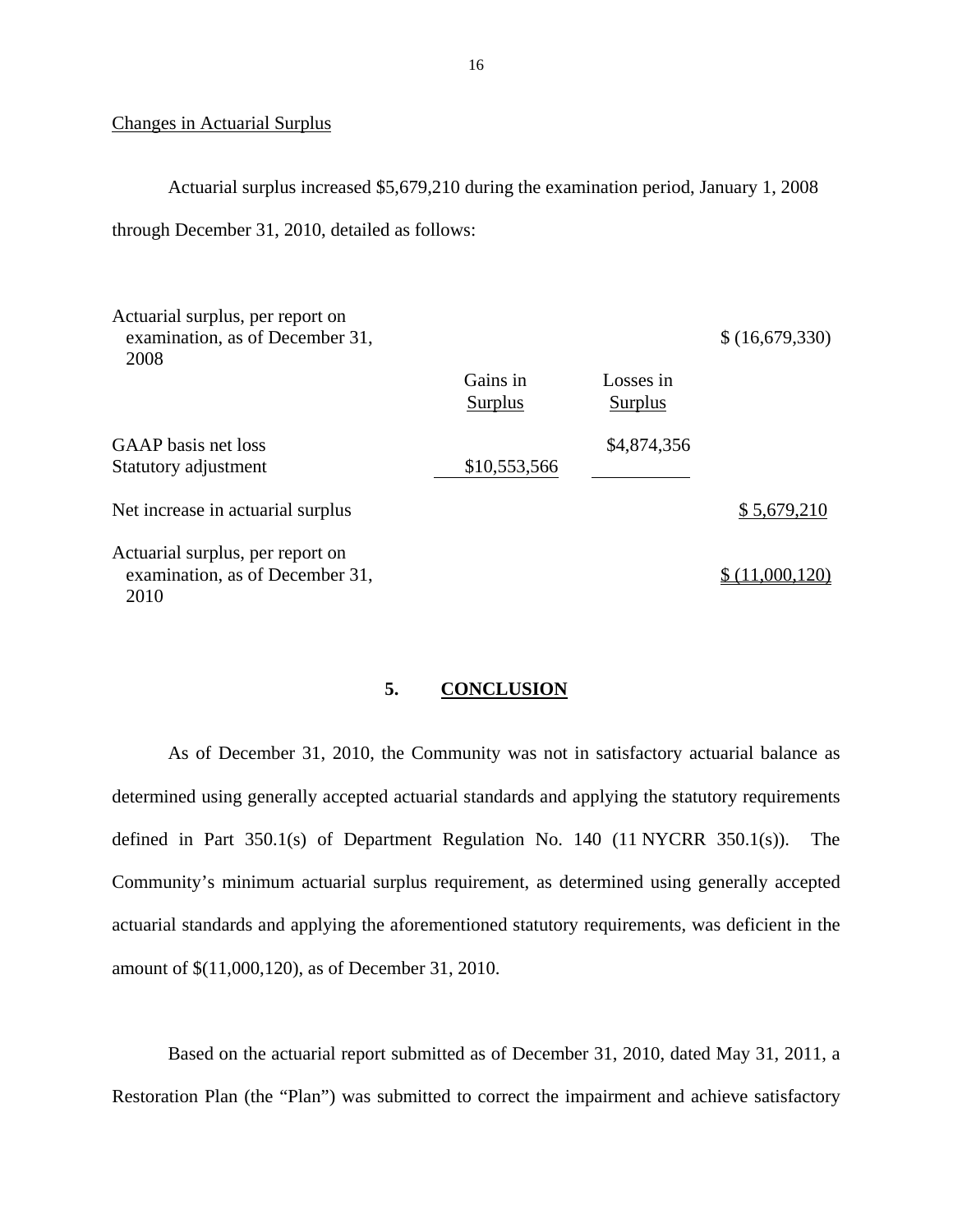actuarial balance. This Plan was rejected by the Department. A revised Plan was submitted to the Department and accepted on August 13, 2012. It is expected that with the new Restoration Plan, the Community will achieve satisfactory actuarial balance within seven years from the December 1, 2010 valuation date.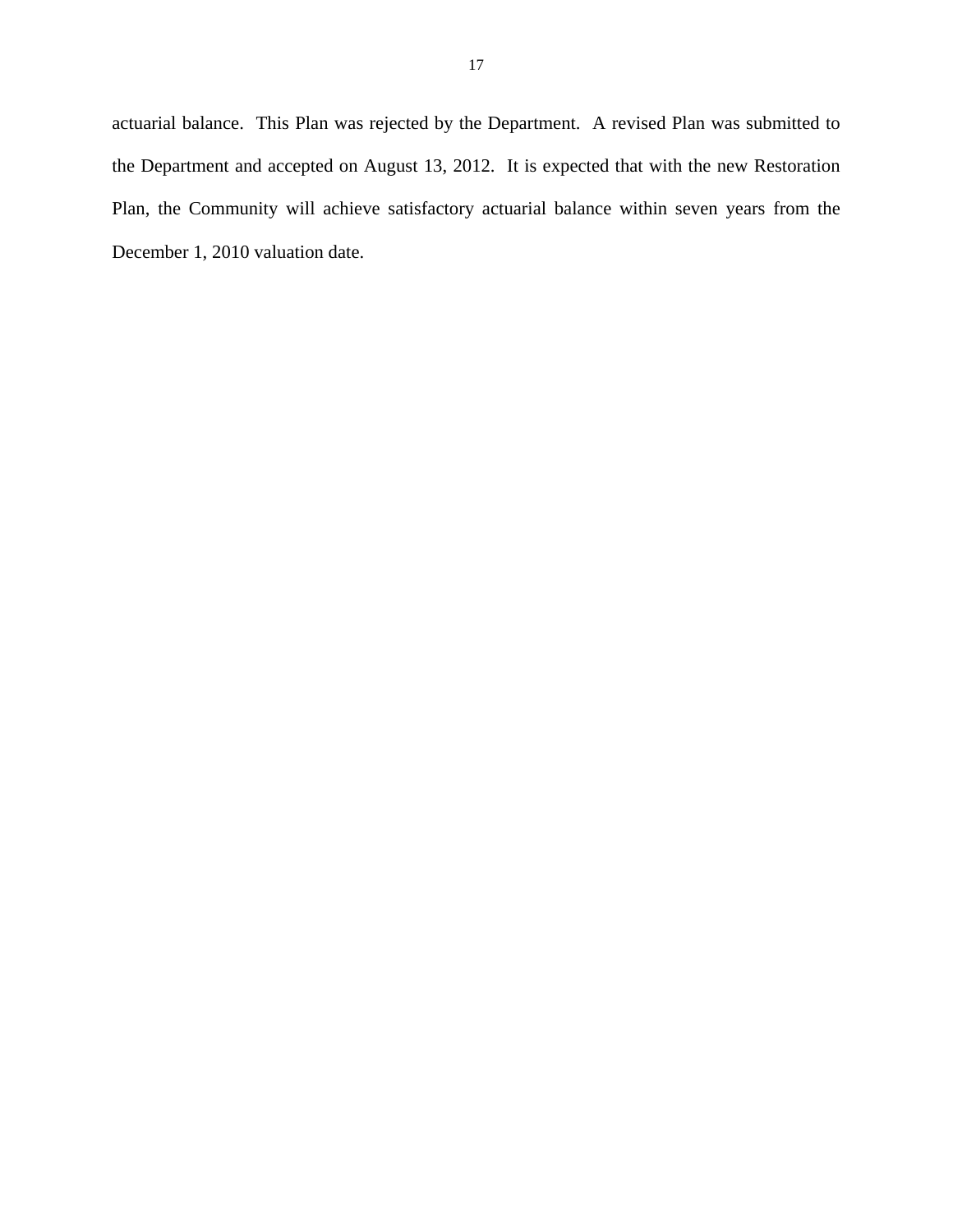#### **6. COMPLIANCE WITH PRIOR REPORT ON EXAMINATION**

The prior report on examination as of December 31, 2008 contained the following three

(3) comments and recommendations as follows (page numbers refer to the prior report):

#### **ITEM NO PAGE NO. PAGE NO.**

#### Actuarial Surplus

1. As of December 31, 2008, the Community was not in satisfactory actuarial balance as determined using generally accepted actuarial standards and applying the statutory requirements defined in Part 350.1(s) of Department Regulation No.  $140$   $(11 \text{ NYCRR}$   $350.1(s)$ . The Community's minimum actuarial surplus requirement, as determined using generally accepted actuarial standards and applying statutory requirements, was deficient in the amount of \$(16,679,330) as of December 31, 2008. 2, 4, 15,17

> *The Community is operating under a Plan of Restoration (The Plan) to achieve satisfactory actuarial balance. The Plan was accepted by the Department on August 13, 2012.*

Management and Controls

2. It is recommended that the Community comply with Article III, Section 2 of its by-laws and maintain not less than seven (7) nor more than thirteen (13) directors on its board.

6

*At its board of directors meeting held on December 1, 2009, the Community appointed Marvin Lifson and Donna Jakubovitz to the board which brought the Community's board into compliance with its by-laws.*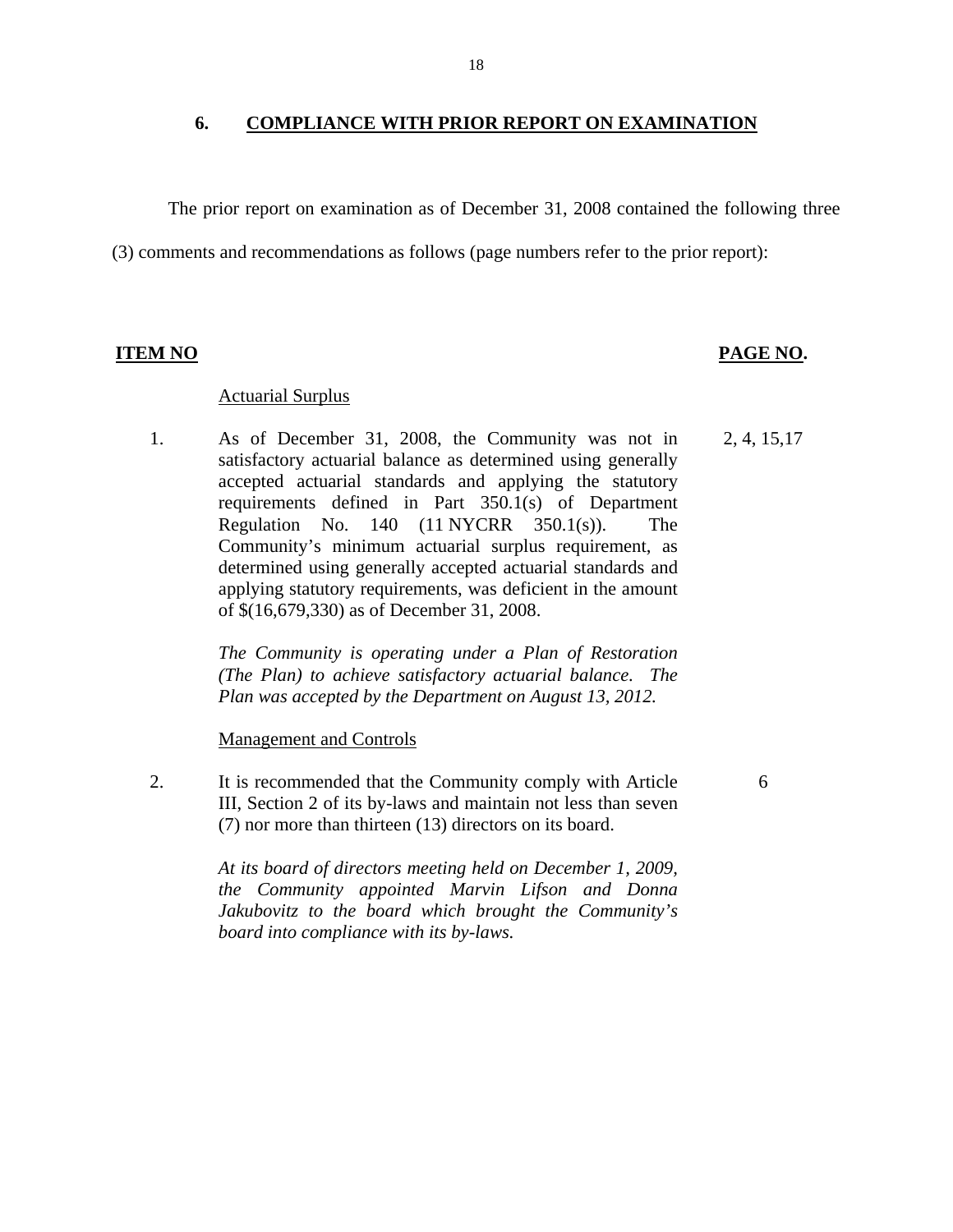#### **ITEM NO. PAGE NO.**

#### Occupancy rates

3. It is recommended that the Community continue to strive to increase its occupancy rates within its independent living units to industry norms. 12

> *A similar recommendation is included in this report on examination.*

4. It is recommended that the Community's disclosure statements be revised to specifically indicate that Hebrew Hospital Corporate Services, Inc. is not the Parent of Hebrew Hospital Senior Housing, Inc. d/b/a Westchester Meadows. 14

> *A similar recommendation is included in this report on examination.*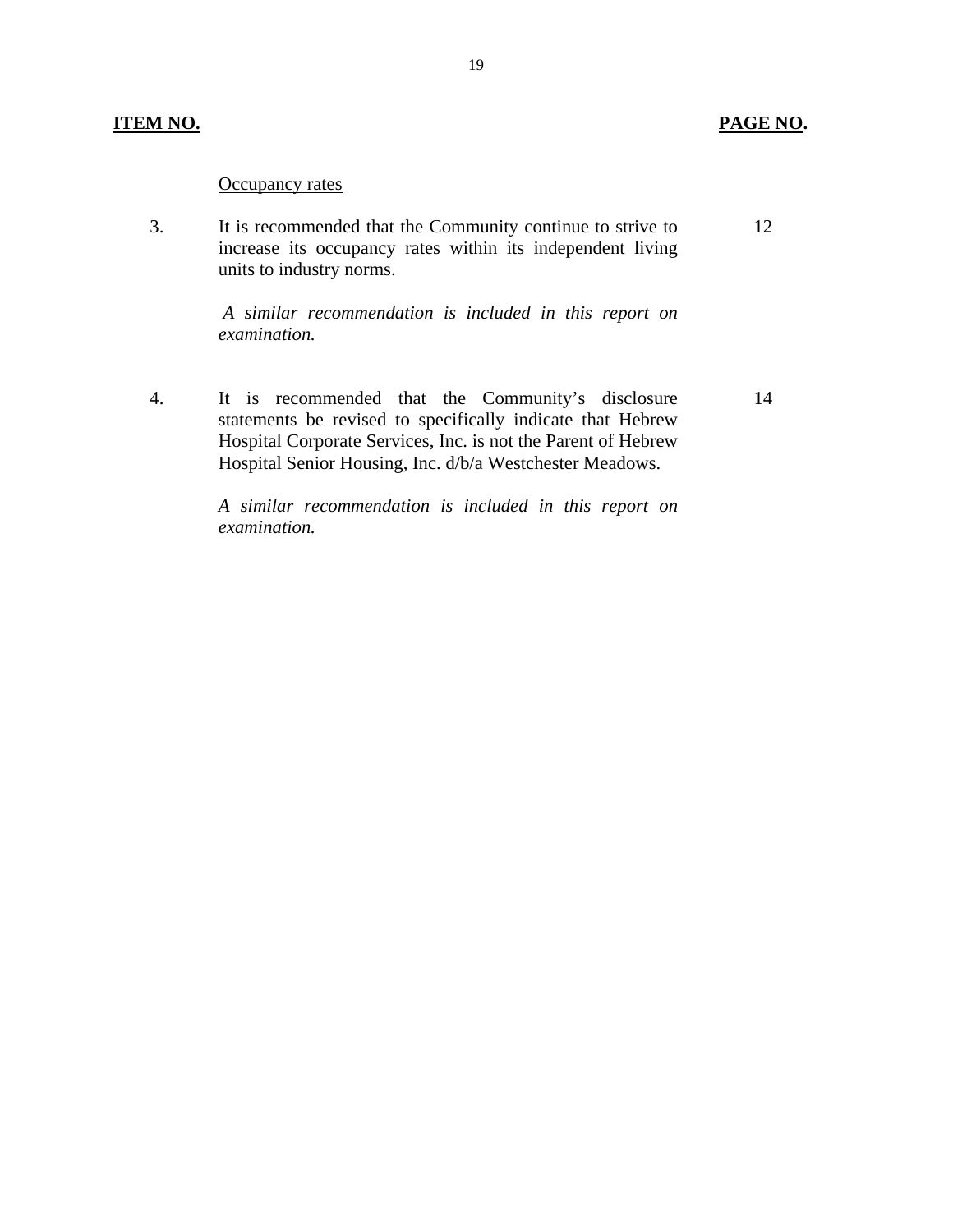#### **7. SUMMARY OF COMMENTS AND RECOMMENDATIONS**

### <span id="page-21-0"></span>**ITEM** PAGE NO.

#### A. Actuarial Surplus

As of December 31, 2010, the Community was not in 2, 4, 14, 16 satisfactory actuarial balance as determined using generally accepted actuarial standards and applying the statutory requirements defined in Part 350.1(s) of Department Regulation No. 140 (11 NYCRR 350.1(s)). The Community's minimum actuarial surplus requirement, as determined using generally accepted actuarial standards and applying the aforementioned statutory requirements, was deficient in the amount of \$(11,000,120), as of December 31, 2010.

Based on the actuarial report submitted as of December 31, 2010, dated May 31, 2011, a Restoration Plan (the "Plan") was submitted to correct the impairment and achieve satisfactory actuarial balance. This Plan was rejected by the Department. A revised Plan was submitted to the Department and accepted on August 13, 2012. It is expected that with the new Restoration Plan, the Community will achieve satisfactory actuarial balance within seven years from the December 1, 2010 valuation date.

#### B. Occupancy Rates 11

It is recommended that the Community continue to strive to increase its occupancy rates within its independent living units to industry norms.

*A similar recommendation was included in the prior report on examination.*

#### C. Description of the Community

it is recommended that the Community comply with Section 12 4602(2) of the Public Health Law and revise its Initial Disclosure Statement to accurately describe its affiliated relationships.

*A similar recommendation was included in the prior report on examination.*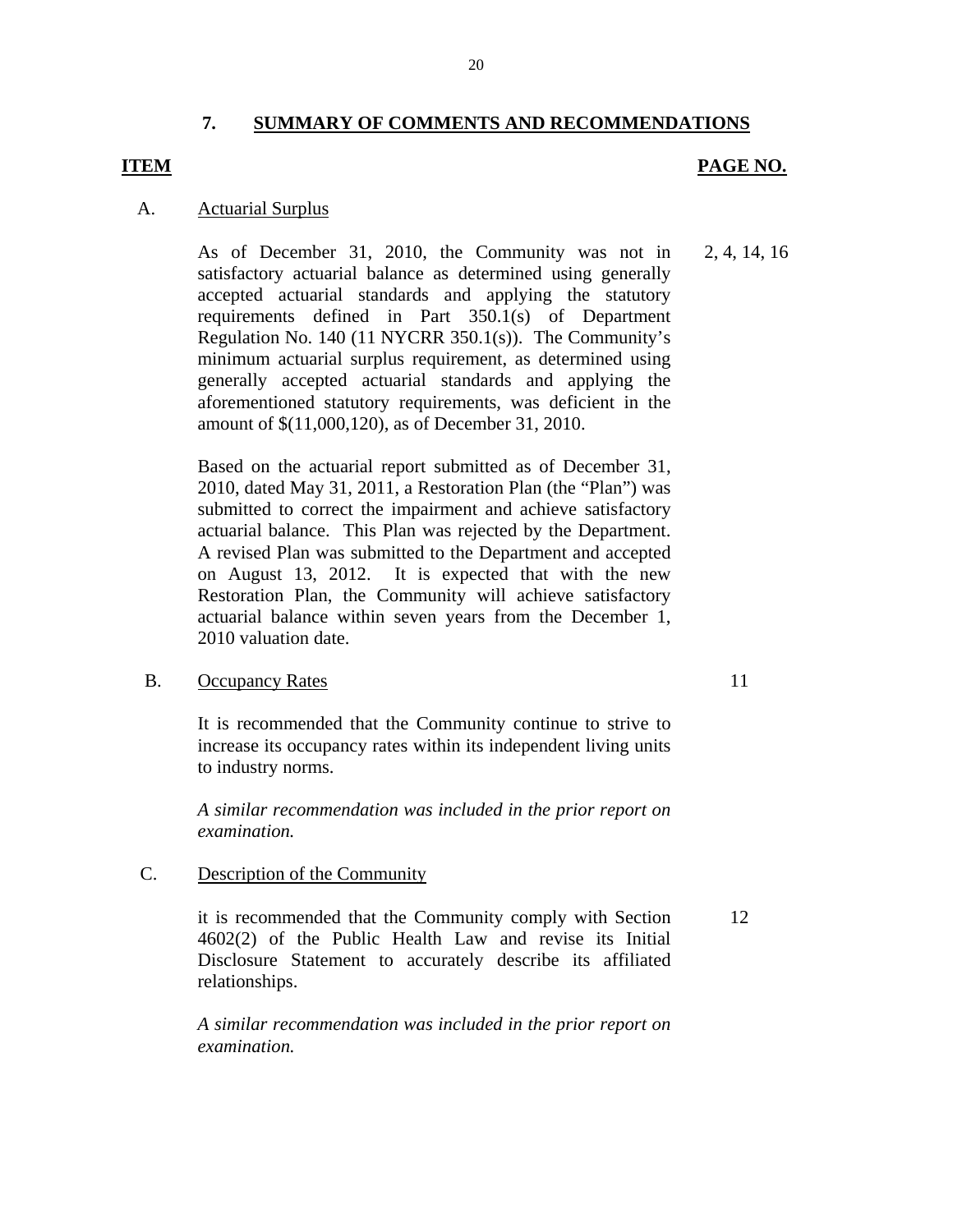Respectfully submitted,

 $/S/\sim$ 

 Victor Estrada, Senior Insurance Examiner

STATE OF NEW YORK ) ) SS. ) COUNTY OF NEW YORK )

VICTOR ESTRADA, being duly sworn, deposes and says that the foregoing report submitted by him is true to the best of his knowledge and belief.

 $\sqrt{S/}$ 

Victor Estrada

Subscribed and sworn to before me

this  $\rule{1em}{0.15mm} \begin{array}{r} \n\text{this} \hspace{1em} \text{days} \\ \n\text{days} \end{array}$  = 2013.